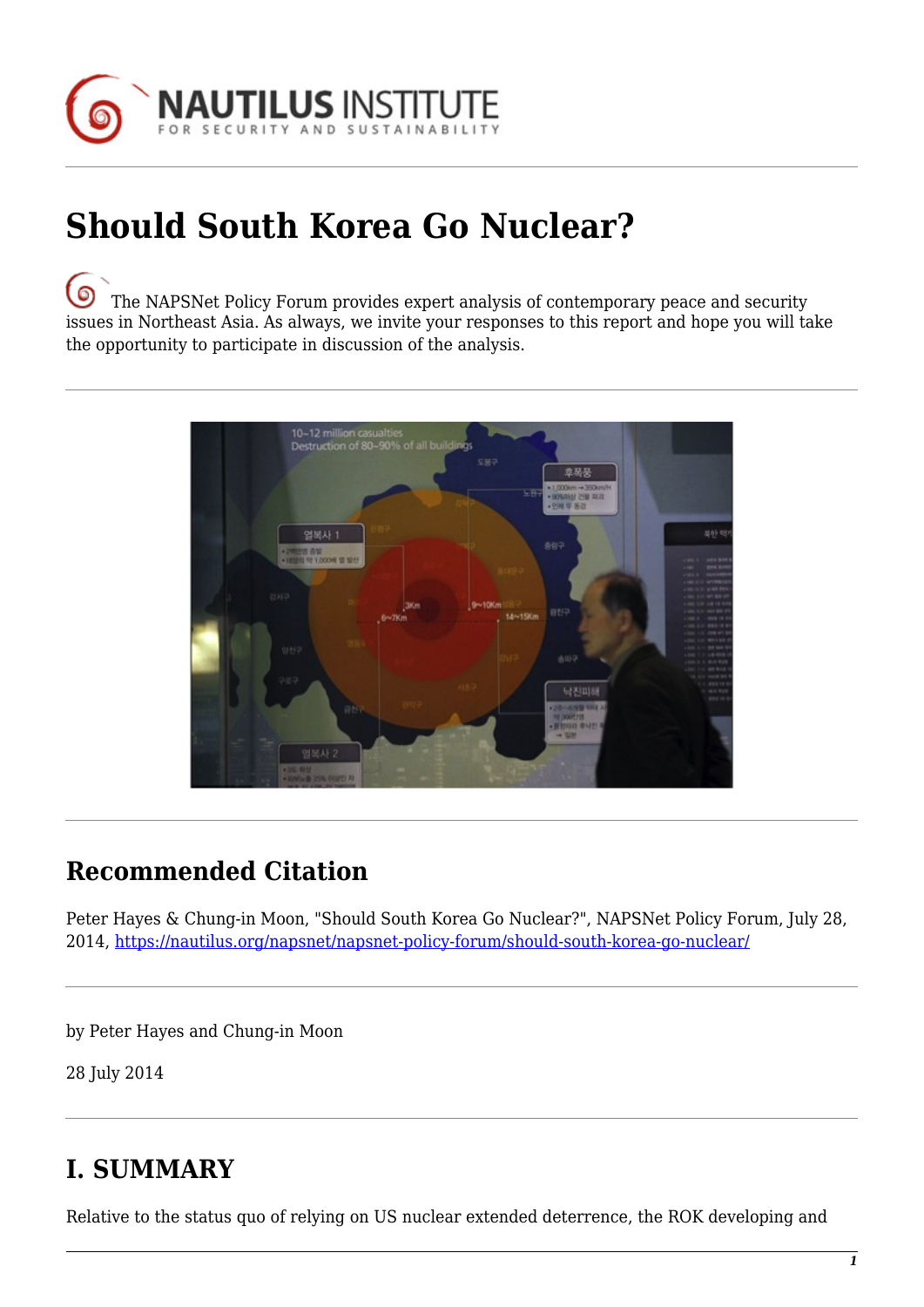deploying its own nuclear weapons, or, arranging for redeployment of US nuclear weapons into Korea, are fantastic ideas. The latter options would reduce the credibility of US retaliation in response to a DPRK nuclear first strike, and would undermine the robustness of conventional deterrence, including conventional deterrence extended by the United States, to the ROK. The damage to ROK vital national interests from attempting to match the DPRK's nuclear breakout would be far greater than putative gains, including loss of nuclear energy security; reduced access to trade, finance, and investment markets; irreparable damage to the ROK's reputation for diplomatic prowess; potentially the rupture of the US alliance; the drawing of nuclear fire from other nuclear weapons states onto the ROK; and most important, the creation of an inherently unstable and permanent nuclear standoff with the DPRK described best as "mutual probable destruction." In short, South Korea should not go nuclear.

After North Korea tested a third nuclear device on February 12, 2013, many South Koreans felt helpless, frustrated, even outraged. An opinion poll conducted by the Asan Institute for Policy Studies immediately before the test revealed that 66 percent of respondents supported South Korean development of its own nuclear weapons.After the test, over 70 percent of respondents favored nuclear weapons development.

Such pro-nuclear attitude is not confined only to the general public. Chung Mong-joon, seven-term National Assembly member of the ruling Saenuri Party, conservative candidate for Mayor of Seoul, and a front-runner in South Korea's next presidential election, has been one of the most vocal advocates of "go nuclear".*Chosun Ilbo*, the most influential conservative daily newspaper in South Korea, has also campaigned for the nuclear cause.In short, there is growing support for this radical shift in the ROK's political and military posture at popular and elite levels.

A recent debate in the United States has further complicated the dialogue in Korea.In the February issue of *The National Interest*, David Santoro, a nonproliferation specialist, wrote that US global nuclear non-proliferation goals must override alliances, if necessary, ending them altogether.Santoro was challenged by Elbridge Colby who argued that the United States instead should "Choose Geopolitics Over Nonproliferation" and accommodate allies such as Korea if they go nuclear.

Ironically, Colby's view gave new hope to South Korea's conservatives by hinting that alliance and nuclear weapons' possession might be compatible.In the past, fear of losing alliance with the United States gave them pause in pursuing nuclear weapons.

Why, one might well ask, are these South Koreans so obsessed with nuclear weapons now? They offer several rationales.

First, they argue that North Korea has already become a nuclear weapons state, altering balance of power on the Korean peninsula. Only gaining a credible, symmetric nuclear deterrence capability can restore this balance.

Second, they suggest that nuclear weapons would endow South Korea with a bargaining chip to compel North Korea to abandon its nuclear weapons. Or, it could push China to put much more pressure on North Korea out of fear that South Korean proliferation would result in Japanese nuclear weapons.

Third, they doubt the credibility of American extended deterrence, nuclear and conventional.Some are skeptical that the United States would use nuclear weapons when and if the North posed an existential or lesser nuclear threat to the ROK. Thus, they argue that South Korea should have its own nuclear deterrent capability to substitute for dwindling or ineffective US nuclear deterrence.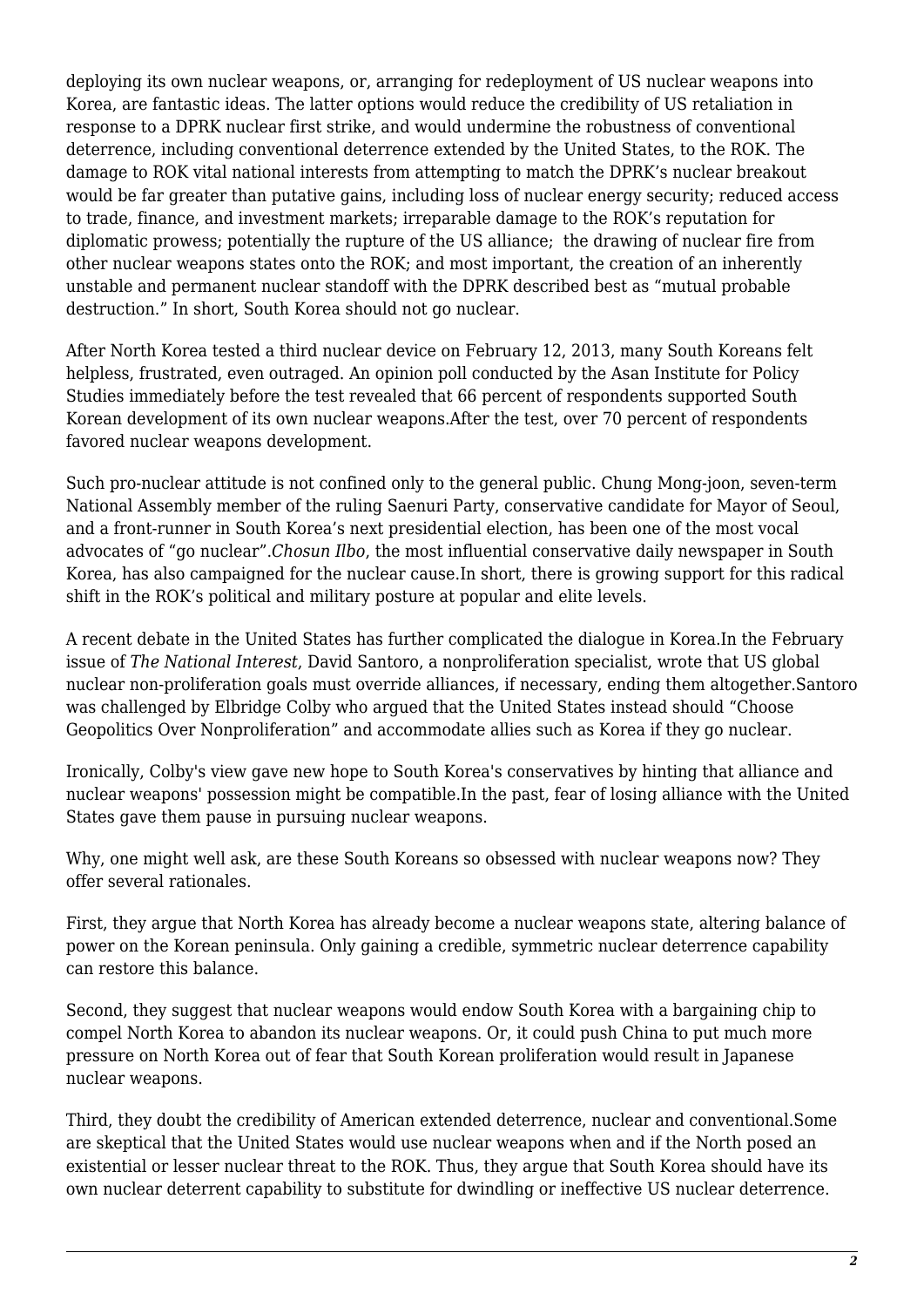Finally, enduring distrust of China, Russia, and Japan serves as another catalyst for pro-nuclear sentiment.China, Russia, and North Korea already have nuclear weapons. And recent strategic moves by the Abe government suggest to many South Koreans that it is simply a matter of time before Japan joins them. They fear it that South Korea might be the only non-nuclear state left in the region, dependent *and* insecure.

# **II. Disadvantages of Independent South Korean Nuclear Weapons**

In contrast, we argue that the nuclear weapons option, be it by domestic development or by redeployment of US tactical nuclear weapons, is neither feasible nor desirable for South Korea. As we shall see, its feasibility is very low because of severe political, legal, and institutional obstacles and above all, credibility problems. The military result also would be undesirable: two small states armed with nuclear weapons in an unstable "mutual probable destruction" relationship. Each would have incentive to use first their nuclear weapons rather than lose them.South Korean nuclear weapons would induce a rigid and permanent (until it failed) psychological warfare even more ferocious than that seen over the last six decades.

Far from reinforcing South Korea's already overwhelming offensive military capabilities—including in almost every dimension where North Korea has developed offsetting "asymmetric" capabilities—South Korean nuclear weapons would undermine deterrence based on conventional forces, and even reduce South Korea's ability to use its conventional forces in response to a North Korean attack.

The complications that independent South Korean nuclear weapons would cause for UN Command and Combined Forces Command are manifold. Put simply, no US Commander-in-Chief is going to put American forces in harm's way in Korea if South Korea wields nuclear weapons outside of US political and military command-and-control.

### **III. Legal and Institutional Obstacles**

The ROK would face very high costs were it to move in this direction because it is deeply embedded in multilateral and bilateral treaty commitments and nuclear energy supply trading networks. South Korea is a member of the Nuclear Non-Proliferation Treaty (NPT), and therefore cannot receive, manufacture or get any assistance to produce nuclear explosive devices or weapons under Article 2. It is also obliged to comply with the safeguard regulations of the International Atomic Energy Agency. Seoul would have to emulate Pyongyang and leave the NPT and the IAEA.

But unlike North Korea which had almost no external nuclear ties or market relations to lose, South Korea is highly involved in global markets with Koreans serving as UN Secretary General and World Bank president. Pulling out of the NPT and the IAEA might lead to UN action, possibly UN Security Council sanctions as were imposed on the DPRK, as well as national sanctions.It would certainly end South Korea's reactor exports and likely also supply of uranium, enrichment services, and other materials and dual use technology needed for South Korea's nuclear fuel cycle from the Nuclear Supply Group such as the United States, Australia, Russia, and France.Within a few years, South Korea would face an even larger power shortfall than Japan had to deal with after shutting down all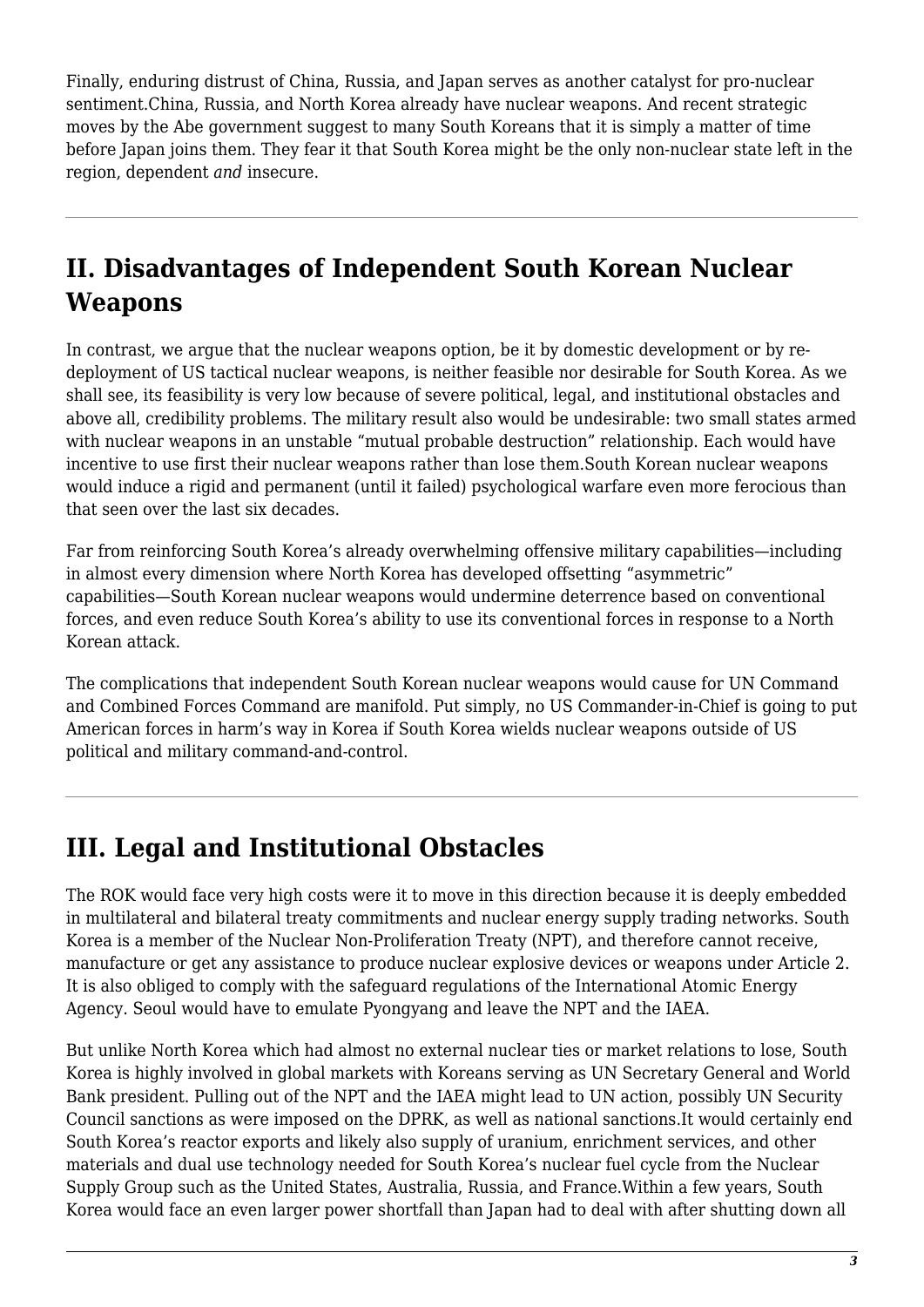its nuclear plants in 2011.

Also, Washington would likely reject not only Seoul's request to reprocess or pyro-process spent nuclear fuel, but also its desire to enrich uranium, even for research. IAEA alarm bells will sound loudly the moment such proliferation activity commences, not least due to the Agency's experience with South Korea's enrichment research and development.

#### **IV. What About Re-Deploying US Tactical Nuclear Weapons?**

Could the ROK ask the United States to re-deploy nuclear weapons instead of embarking on an independent nuclear armament? Such redeployment is not inconceivable. However, considered carefully, the idea of redeploying US tactical nuclear weapons is as fantastic as South Korea going it alone.

First, a few air-delivered nuclear weapons based in Korea would add little to deterrence and pose the same use-them-or-lose-them dilemma as would South Korean nukes. Second, since Obama's 2009 Prague speech articulating a vision of a 'nuclear weapons-free world,' the United States has downplayed the role of nuclear weapons in every aspect of its security posture. Third, far from asserting South Korea's military prowess against the North Korea's nuclear weapons, these weapons would symbolize its renewed subordination to the US military and would simply confirm the North Korean (and in some quarters) Chinese view that South Korea's military follows American bidding.

Amidst draconian fiscal austerity, it is also highly unlikely that the United States would commit thousands of personnel and millions of dollars to re-deploying nuclear weapons to Korea. From the US perspective, the nuclear extended mission is supported already by its home-based strategic nuclear forces, and there is no reason to pay twice for such an improbable mission.

#### **V. Political and Military Effects of Re-Deployment**

Even if the United States returned tactical nuclear weapons to the Peninsula, this would not help solve the North Korean nuclear conundrum. It would give Pyongyang a pretext to nullify the Six-Party Talks and accelerate and deepen its weapons program. China would move toward closer militarily to North Korea, aggravating South Korea's insecurities.

From a strictly military perspective, U.S. nuclear weapons based in South Korea are without merit. The first mission is to deter North Korean nuclear and conventional attack on South Korea. The essence of North Korea's deterrent force is its forward deployed military and ability to threaten northern Seoul with long range artillery and rocket fire.Kim Jong Un cannot hope to attack the South and achieve military victory. The Demilitarized Zone represents a set of opposed, immense military masses, both deterred from moving against the other, and therefore trapped in an inherently stable and so far, permanent standoff, with or without nuclear weapons on either side.

Kim Jong Un's nuclear weapons capabilities provide at best little and likely no additional deterrence to that already sustained by his conventional forces.Indeed, we are skeptical that the logic of nuclear deterrence even applies with regard to North Korean military goals at this point. The combined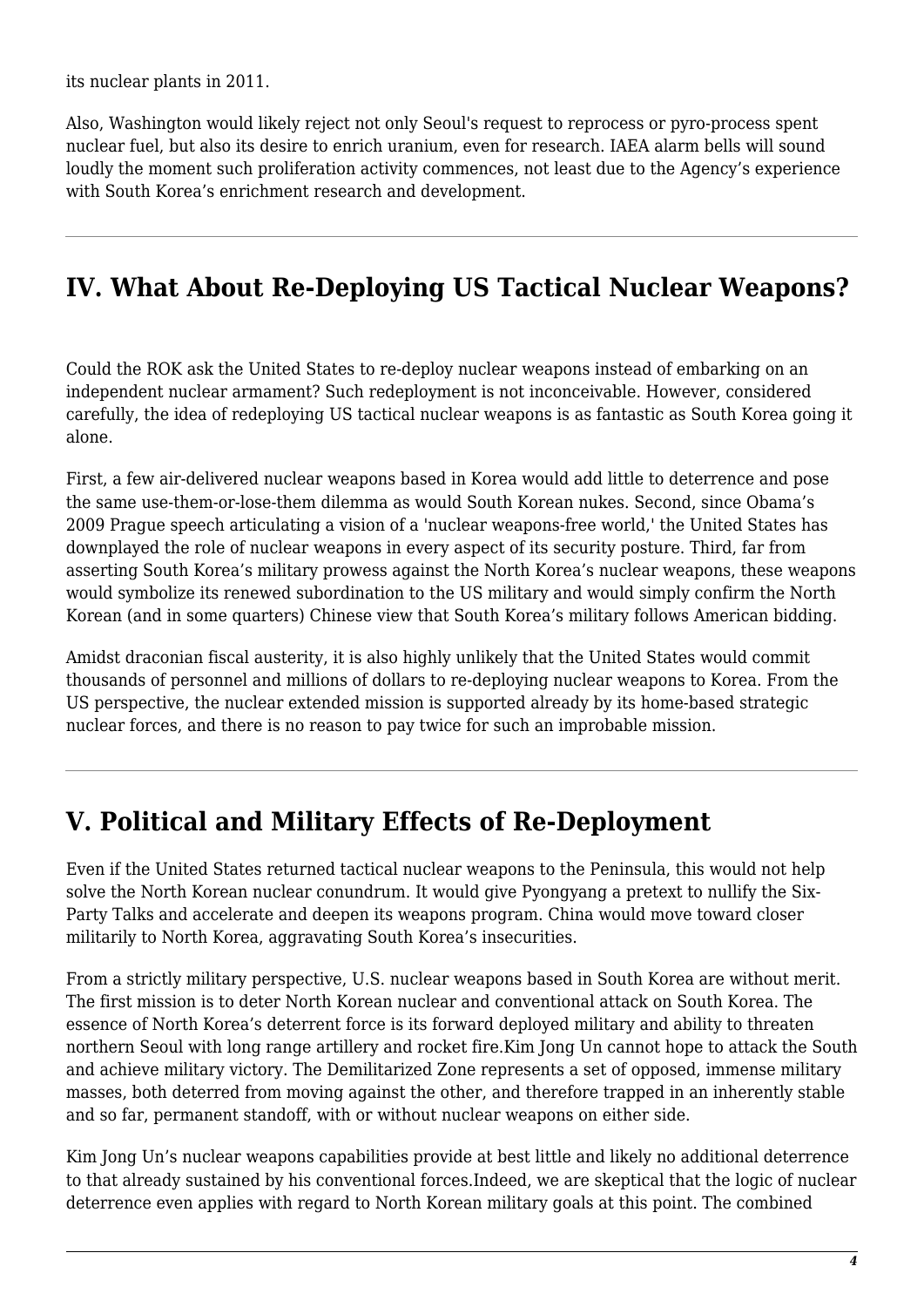probability of a North Korean missile-delivered nuclear warhead exploding over a target given all the systems that must work together—the rockets, the separating stages, the re-entry vehicle, the guidance system, the fuze, and the warhead itself—is likely less than 10 percent.If the North were to use a nuclear weapon, the DPRK would then face US-ROK and allied forces that would defeat the military in detail, dismember the regime, and kill or try its leadership for crimes against humanity and nuclear aggression.Russia and China could well join this campaign.

Even before the introduction of a complete kill-chain in 2020, South Korea's missile capability has significantly improved, and its air superiority with F-16s, F-15s, and eventually F-35s would allow more effective offensive defenses. When American conventional weapons assets are added, ROK-US combined forces are formidable.With complete control of North Korea's airspace, it would not take them long to occupy key sites in the DPRK, even if unconventional warfare lingered in mountainous areas for some months.

The second military mission is to deter and then defeat Kim Jong Un's forces on the assumption that he is only partly rational and launches an all-out attack on South Korea. Of course, if Kim Jong Un is truly irrational, then he is immune to deterrence, conventional or nuclear, in which case strictly military considerations based on uniquely nuclear weapons effects are what is important in evaluating their utility.

In this regard, we are skeptical that US tactical nuclear weapons are militarily usable, for the same reasons that they were opposed from within the US army in Korea (led by General Jack Cushman) in the mid-eighties in the debates that led in part to the global withdrawal of tactical and theater nuclear weapons in 1991. Authoritative analysis is available on the utter devastation that would be wrought by the use of nuclear weapons for military purposes in Korea. Use in places likely to slow a North Korean attack such as the invasion corridors would result in a vast radiological plume that would lay waste large parts of Korea. That mission would be better accomplished by air-launched precision-guided munitions.

If nuclear weapons were used to destroy the leadership, the United States and the ROK likely would also kill vast numbers of innocent North Koreans. Such an attack would be held by many, especially Koreans, to be disproportionate and reprehensible, even after North Korean nuclear first-use. It is also doubtful that the United States or South Korea would have real-time knowledge of the location of North Korea's leaders or weapons of mass destruction to use B61 bombs with precision and sufficient assurance that the mission would be achieved.

Ultimately, the question is whether redeployed US tactical nuclear weapons would have a marginal impact on the probability that *in extremis*, North Korea would play its nuclear card.Ironically, redeployment of US nuclear weapons would enhance the effectiveness of such risk-taking by the DPRK in its leaders' minds.It would play into North Korean "crazy as a fox" nuclear threats based on their perception that redeployment of US nuclear weapons increases the probability of US or North Korean nuclear pre-emptive attack.To be effective, this North Korean strategy demands that it increase the risk to the United States of prosecuting the war to eliminate North Korea, not play it safe. This is not the military incentive we should be presenting to Kim Jong Un.

# **VI. What About Credibility of US Nuclear Extended Deterrence?**

The most potent argument for an independent ROK nuclear weapons capability is that when the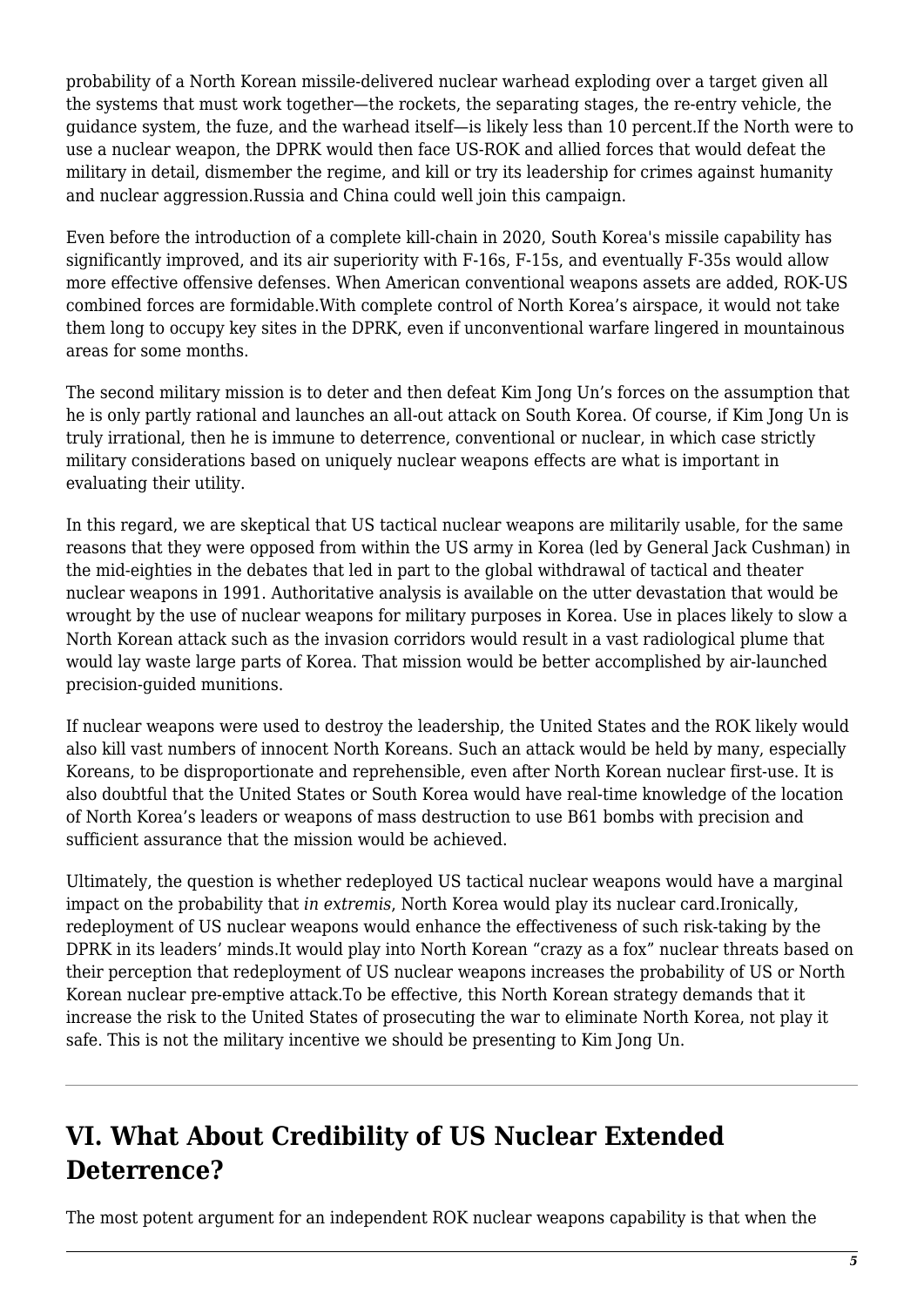DPRK achieves a capacity to attack the United States itself, the credibility of its nuclear extended deterrent to the ROK will fall so much that it no longer suffices to reassure the ROK that it has a countervailing threat to neutralize the DPRK nuclear threat to the ROK.There is some substance in this argument, so it bears close consideration.

For many instances of provocation and military aggression, nuclear retaliation would be implausible either because the means of annihilation would be disproportionate or even militarily counterproductive on the battlefield; or could lead to moral and political condemnation by important third parties.Such flaws are passed onto allies by the United States when it extends nuclear deterrence, and cannot be evaded whether the adversary can hit the United States itself or not.

However, once an adversary like China in the mid-sixties or the DPRK in the future can plausibly threaten to hit the United States itself, the sheer magnitude of nuclear detonations—even if they are too few to threaten the United States national existence—could make the United States think twice about trading Guam for Seoul or Los Angeles for Tokyo.Thus, the relevant baseline is the credibility of the status quo of South Korea relying on nuclear extended deterrence based on US strategic nuclear forces based outside of Korea compared to the credibility of an independent South Korean nuclear weapons program from the viewpoint of the DPRK, and to a lesser extent, China.

It is important, therefore, to examine more closely the key elements that make nuclear threats "credible" and to compare the status quo of nuclear extended deterrence with a ROK nuclear weapons force in each of these respects.These are capacity and resolve, both of which must be sufficient for a nuclear threat to be credible to the adversary.

The first and necessary attribute of a credible nuclear threat is that the party making the threat has the capacity to deliver on the threat.There is no doubt that the United States can reduce the DPRK into a smoking, radiating ruin in a few hours if it decides to do so with only a small fraction of its missile force, either from submarines, or from land-based missiles.These missiles are well-tested, reliable and would be precision-targeted.There is no credibility gap here, whatsoever.

Even to develop a minimum deterrent that is deliverable on targets in the DPRK would take the ROK years to produce, test, and deploy.Until then, the ROK would be naked in terms of posing a countervailing nuclear threat to the DPRK.Even then, a ROK force would be vastly inferior and less credible to US nuclear forces from a purely military viewpoint.The ROK also lacks the space-based and high altitude reconnaissance and other intelligence gathering systems needed for precision targeting of nuclear weapons, especially to hit mobile targets or to rapidly redial target coordinates in order to attack DPRK command-and-control systems as they present themselves.

The second aspect of credibility is the resolve of the party issuing a nuclear threat to make good on it.In this regard, the words "Hiroshima" and "Nagasaki" provide a short answer as to American credibility from a North Korean perspective.

Even when it comes to intrinsic interest in retaliating against nuclear attacks on South Korea, it is not evident that the balance weighs in favor of making a South Korean nuclear force being more credible than relying on American nuclear forces, once North Korean forces can hit the US homeland.Any attack or threat of nuclear attack by the DPRK on the ROK signals that an attack on the United States may be forthcoming and requires immediate response—although that response may not be nuclear for various reasons.For all intents and purposes, the two are indistinguishable and the DPRK knows that already.

Second, the United States not only has its direct vital interests vested in South Korea, including American and allied lives and treasure spent during and since the Korean War; and its economic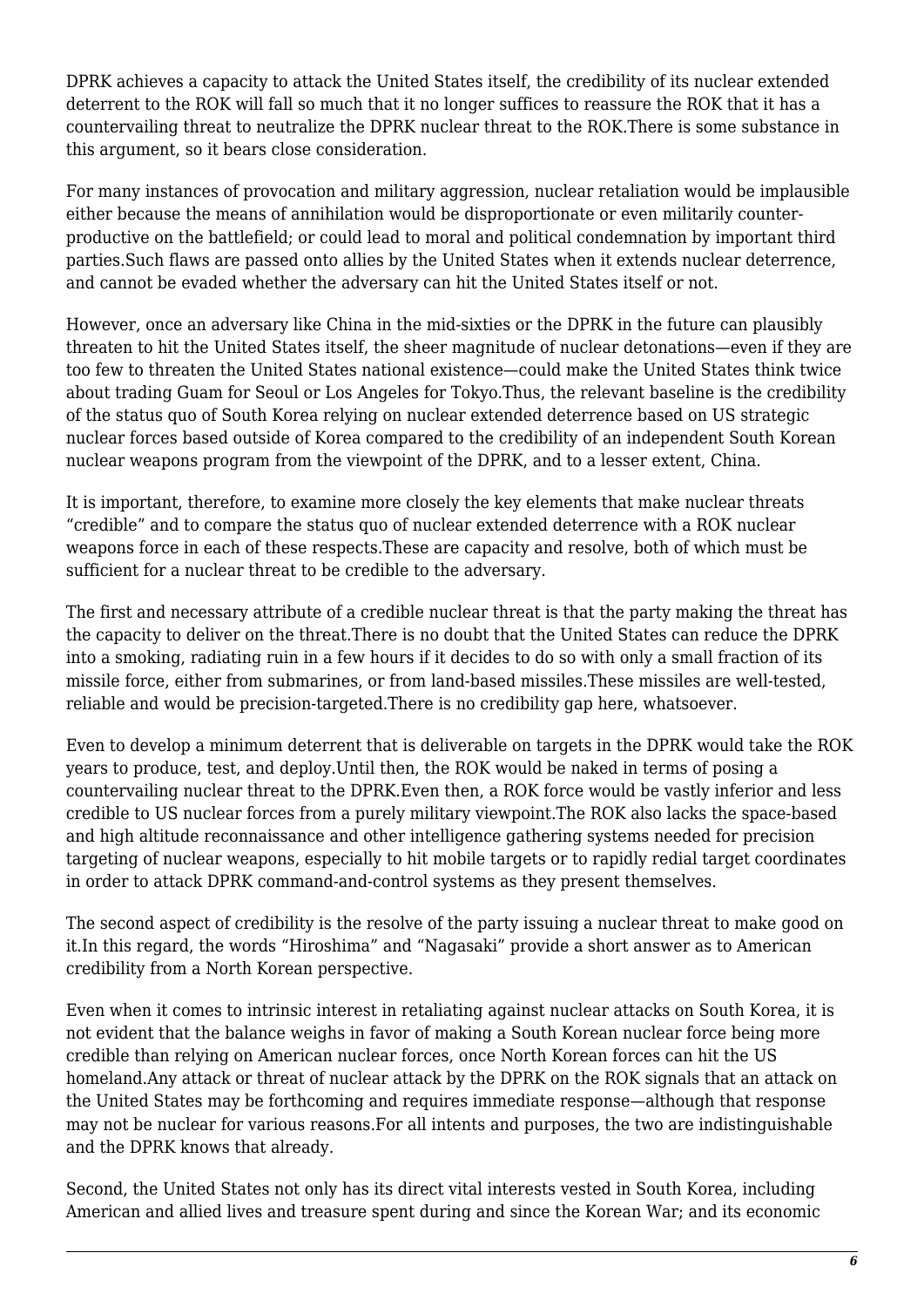interests in a vital South Korean economy.What happens in the ROK also affects directly its strategic relationship with China, which involves US and Chinese nuclear weapons not only in relation to the Taiwan Straits issue, but also with regard to the Peninsula.North Korean nuclear threats aimed at the ROK reverberate instantly into the US-China relationship, as occurred in 2012 and 2013.

### **VII. What Should South Korea Do Instead?**

The main driver of South Korean longing for nuclear weapons is to offset North Korea's coercive and opportunist use of nuclear threat. This is not a deterrent use of nuclear weapons by the North, but a compellent one—that is, one that attempts to change US or ROK policies toward the DPRK by nuclear threat. Matching a DPRK compellent nuclear force is not compatible with alliance with the United States.

South Koreans must decide whether the reassurance that they obtain from their own nuclear weapons is worth rupturing this alliance—which it would most certainly do. Likewise, would the destabilizing and counter-productive political and military effects that would follow from hypothetical re-deployment of US nuclear weapons in Korea be worth putative deterrence gains?

South Korea's best military option is to respond against the DPRK's nuclear threat by developing its conventional military forces in alliance with the United States, and in cooperative military-military relations with all states in the region.South Korea should avoid a simplistic retaliatory response to North Korean provocations, and work closely through Combined Forces Command to develop operational strategies underscoring the absolute and relative superiority of ROK-US allied forces while avoiding deployments and exercises that suggest pre-emptive attacks aimed at the leadership, or positioning of forces that imply a pending all-out attack on the DPRK (especially offshore US forces).Specifically recommended in this regard is avoidance of CFC operations designed to degrade KPA command-and-control, destroy its leadership, and strike strategic forces, including nuclear weapons, that may induce nuclear strikes from the DPRK because they may believe themselves to be trapped in a "use or lose" situation.Strengthening US-ROK defenses, including counter-missile and hardening of US-ROK command posts against nuclear attack, reduce further the chance of a DPRK attempt to use nuclear weapons to decapitate the ROK and US military.

This non-nuclear national military narrative should be matched with diplomacy that redefines the goals of reviving the moribund Six Party Talks to achieving a comprehensive security settlement, not just the nuclear disarmament of North Korea.At the same time, South Korea must maintain an open door policy towards the North. The South is powerful enough today to be strategically patient with the North for as long as it takes for the North to commence a genuine reconciliation process leading to rapprochement, and eventually peaceful reunification.In this ultimate end game, nuclear weapons have no role to play.

### **[LINK TO THE EAST ASIA FOUNDATION POLICY DEBATE](http://www.keaf.org/book/EAF_Policy_Debates_No7_Should_South_Korea_Go_Nuclear)**

[http://www.keaf.org/book/EAF\\_Policy\\_Debates\\_No7\\_Should\\_South\\_Korea\\_Go\\_Nuclear](http://www.keaf.org/book/EAF_Policy_Debates_No7_Should_South_Korea_Go_Nuclear)